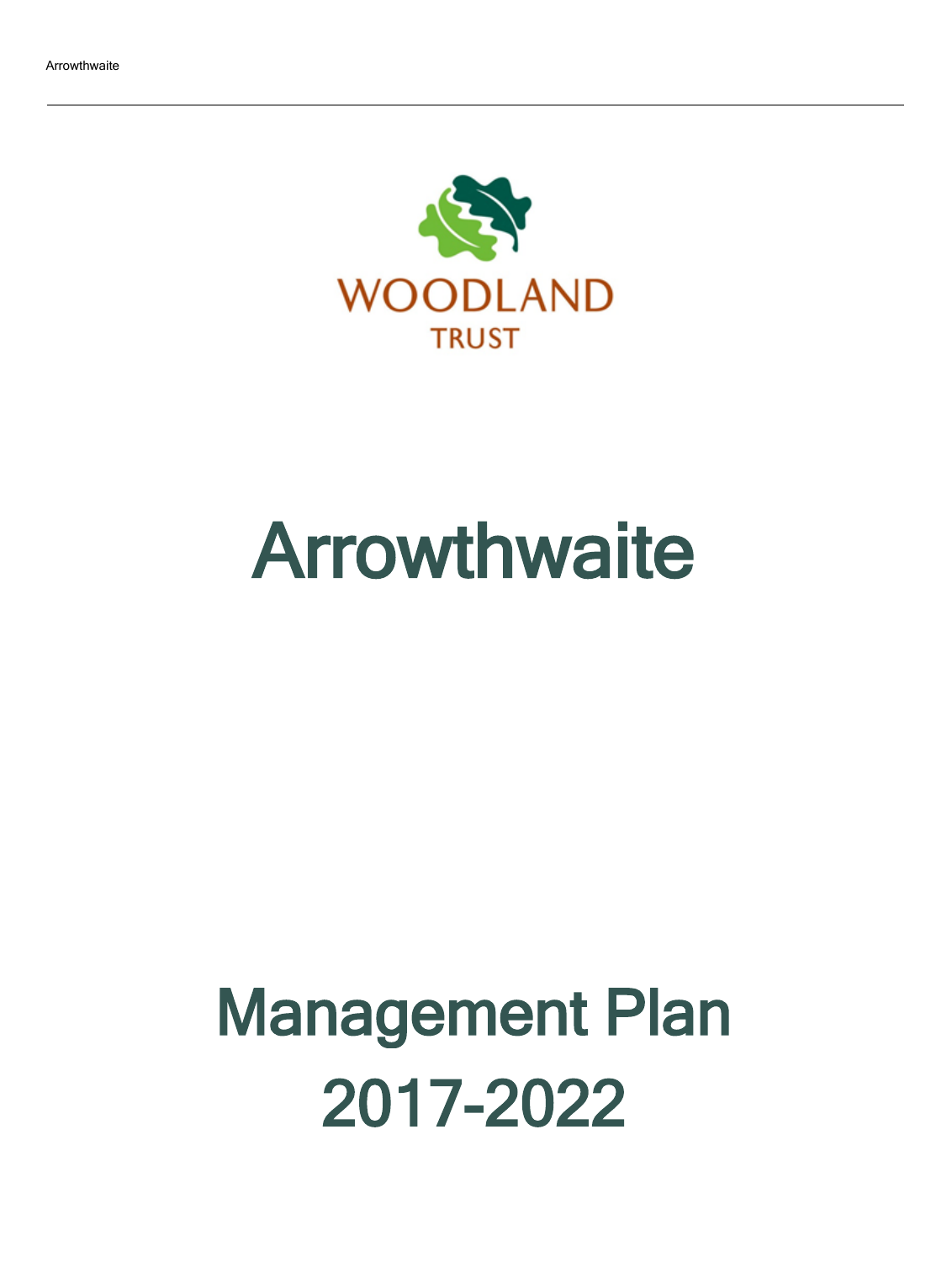## MANAGEMENT PLAN - CONTENTS PAGE

ITEM Page No.

Introduction

Plan review and updating

## Woodland Management Approach

**Summary** 

- 1.0 Site details
- 2.0 Site description
	- 2.1 Summary Description
	- 2.2 Extended Description
- 3.0 Public access information
	- 3.1 Getting there
	- 3.2 Access / Walks
- 4.0 Long term policy
- 5.0 Key Features
	- 5.1 Informal Public Access
	- 5.2 Secondary Woodland
- 6.0 Work Programme
- Appendix 1: Compartment descriptions
- Appendix 2: Harvesting operations (20 years)

**Glossary** 

## MAPS

Access Conservation Features Management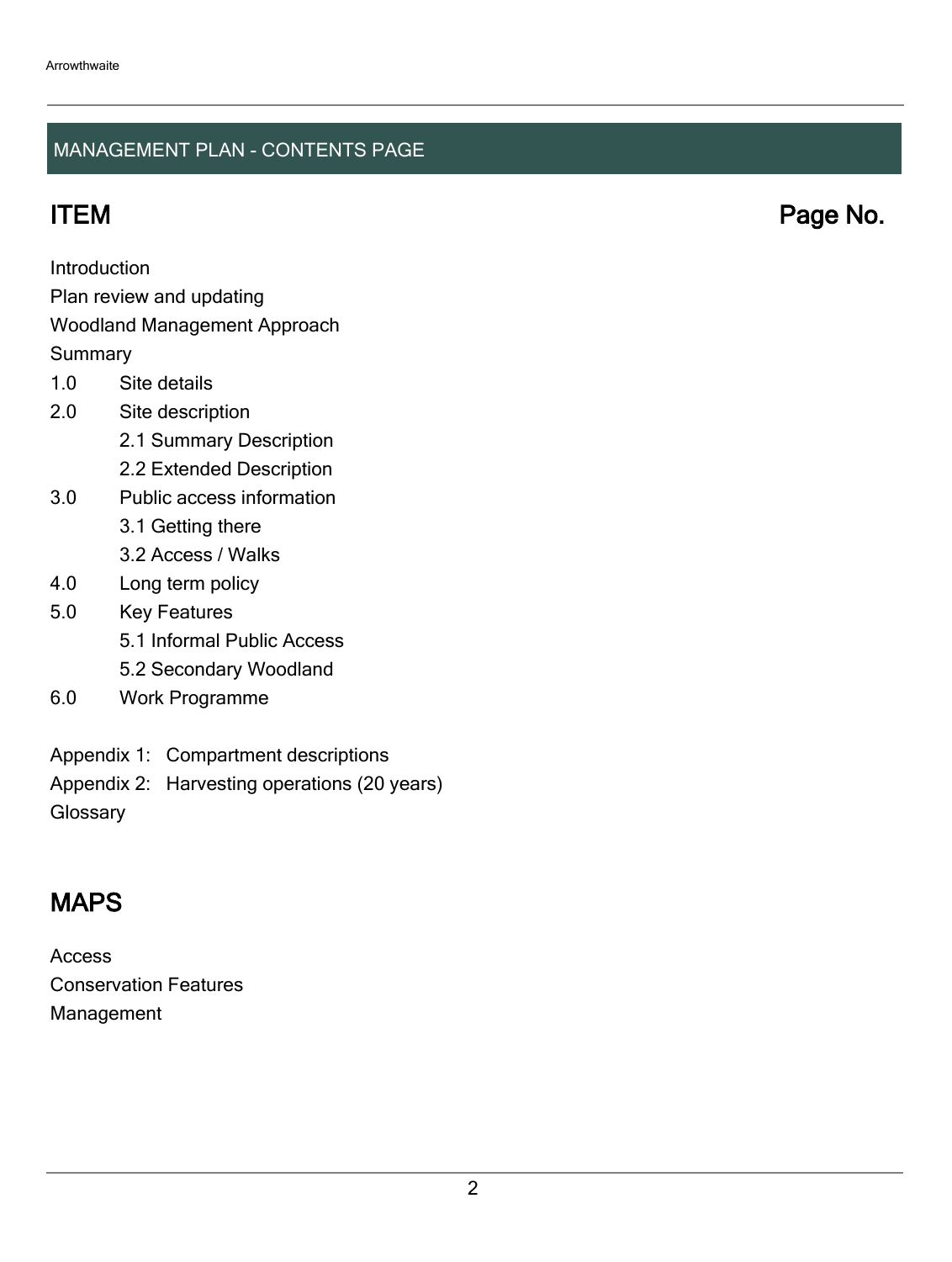## THE WOODLAND TRUST

## INTRODUCTION

The Trust's corporate aims and management approach guide the management of all the Trust's properties, and are described on Page 4. These determine basic management policies and methods, which apply to all sites unless specifically stated otherwise. Such policies include free public access; keeping local people informed of major proposed work; the retention of old trees and dead wood; and a desire for management to be as unobtrusive as possible. The Trust also has available Policy Statements covering a variety of woodland management issues.

The Trust's management plans are based on the identification of Key Features for the site and setting objectives for their management. A monitoring programme (not included in this plan) ensures that these objectives are met and any necessary management works are carried out.

Any legally confidential or sensitive species information about this site is not included in this version of the plan.

## PLAN REVIEW AND UPDATING

The information presented in this Management plan is held in a database which is continuously being amended and updated on our website. Consequently this printed version may quickly become out of date, particularly in relation to the planned work programme and on-going monitoring observations. Please either consult The Woodland Trust website [www.woodlandtrust.org.uk](http://www.woodlandtrust.org.uk/) or contact the Woodland Trust [\(wopsmail@woodlandtrust.org.uk](mailto:wopsmail@woodlandtrust.org.uk)) to confirm

details of the current management programme.

There is a formal review of this plan every 5 years and a summary of monitoring results can be obtained on request.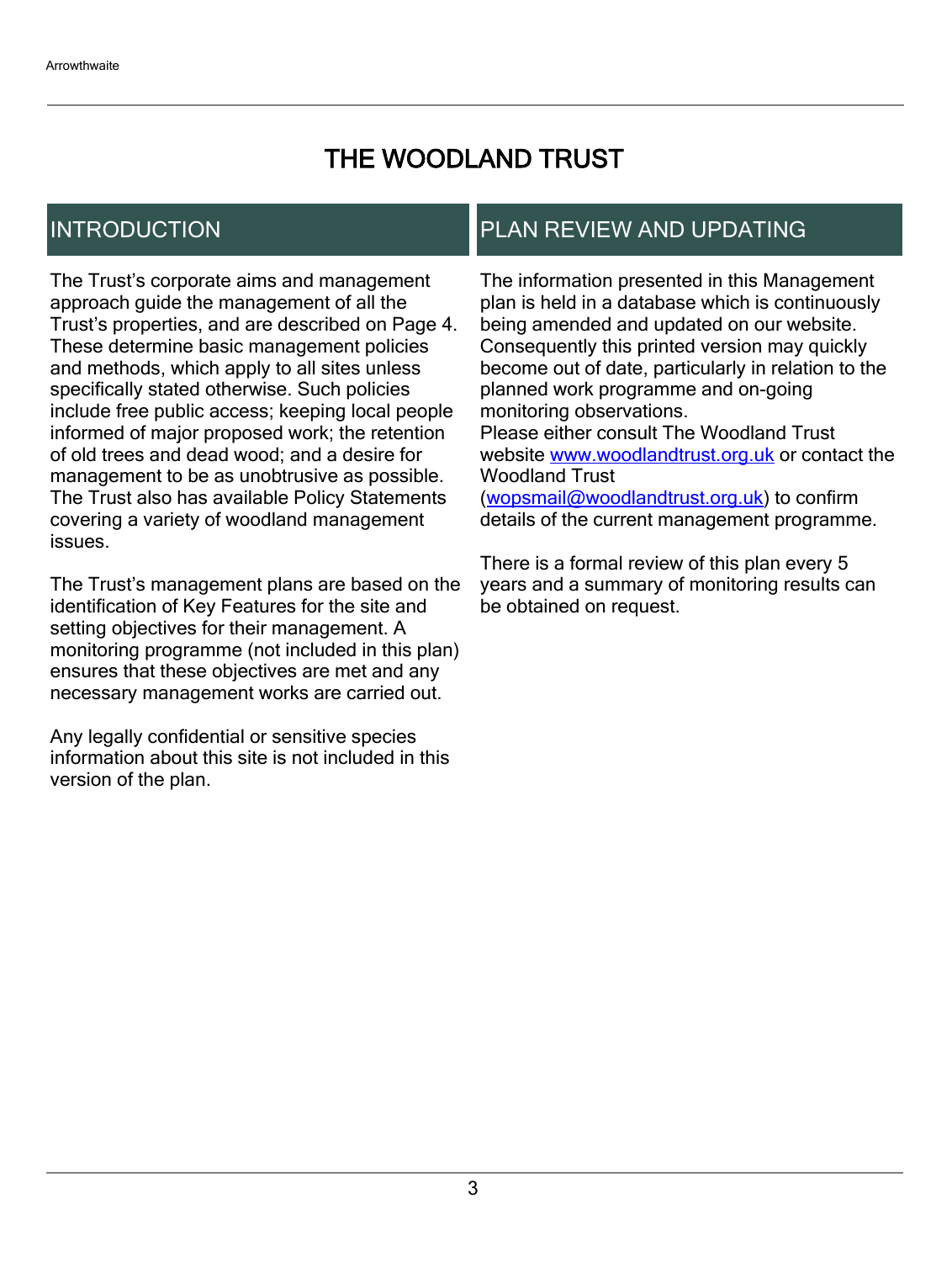## WOODLAND MANAGEMENT APPROACH

The management of our woods is based on our charitable purposes, and is therefore focused on improving woodland biodiversity and increasing peoples' understanding and enjoyment of woodland. Our strategic aims are to:

- Protect native woods, trees and their wildlife for the future
- Work with others to create more native woodlands and places rich in trees
- Inspire everyone to enjoy and value woods and trees

All our sites have a management plan which is freely accessible via our website [www.woodlandtrust.org.uk.](http://www.woodlandtrust.org.uk/) Our woods are managed to the UK Woodland Assurance Standard (UKWAS) and are certified with the Forest Stewardship Council® (FSC®) under licence FSC-C009406 and through independent audit.

In addition to the guidelines below we have specific guidance and policies on issues of woodland management which we review and update from time to time.

We recognise that all woods are different and that the management of our sites should also reflect their local landscape and where appropriate support local projects and initiatives. Guidelines like these provide a necessary overarching framework to guide the management of our sites but such management also requires decisions based on local circumstances and our Site Manager's intimate knowledge of each site.

The following guidelines help to direct our woodland management:

- 1. Our woods are managed to maintain their intrinsic key features of value and to reflect those of the surrounding landscape. We intervene when there is evidence that it is necessary to maintain or improve biodiversity and to further the development of more resilient woods and landscapes.
- 2. We establish new native woodland using both natural regeneration and tree planting, but largely the latter, particularly when there are opportunities for involving people.
- 3. We provide free public access to woods for quiet, informal recreation and our woods are managed to make them accessible, welcoming and safe.
- 4. The long term vision for our non-native plantations on ancient woodland sites is to restore them to predominantly native species composition and semi-natural structure, a vision that equally applies to our secondary woods.
- 5. Existing semi-natural open-ground and freshwater habitats are restored and maintained wherever their management can be sustained and new open ground habitats created where appropriate.
- 6. The heritage and cultural value of sites is taken into account in our management and, in particular, our ancient trees are retained for as long as possible.
- 7. Woods can offer the potential to generate income both from the sustainable harvesting of wood products and the delivery of other services. We will therefore consider the potential to generate income from our estate to help support our aims.
- 8. We work with neighbours, local people, organisations and other stakeholders in developing the management of our woods. We recognise the benefits of local community woodland ownership and management. Where appropriate we allow our woods to be used to support local woodland, conservation, education and access initiatives.
- 9. We use and offer the estate where appropriate, for the purpose of demonstration, evidence gathering and research associated with the conservation, recreational and sustainable management of woodlands. In particular we will develop and maintain a network of long-term monitoring sites across the estate.
- 10 Any activities we undertake will conform to sustainable forest management principles, be appropriate for the site and will be balanced with our primary objectives of enhancing the biodiversity and recreational value of our woods and the wider landscapes.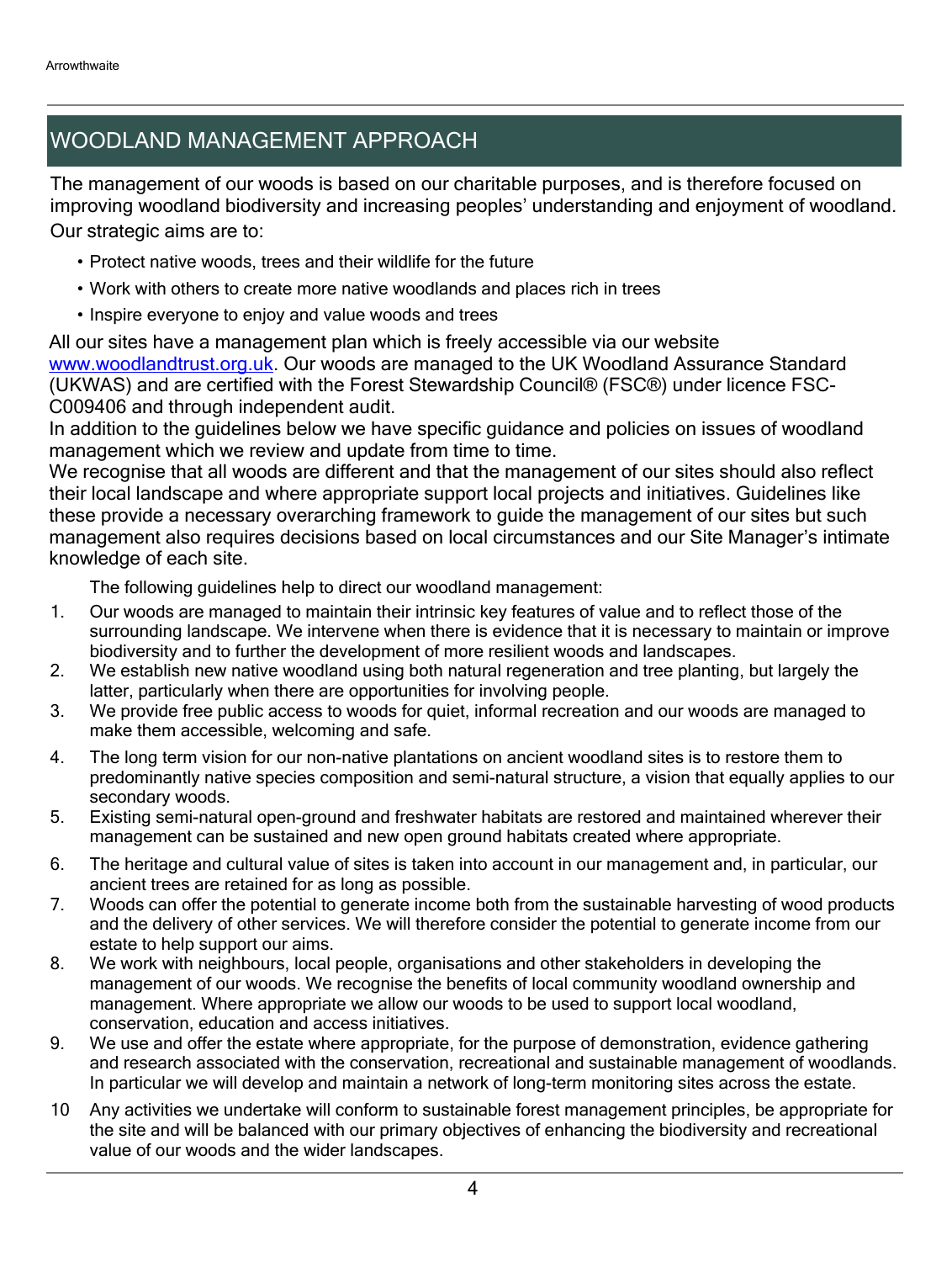## SUMMARY

This public management plan briefly describes the site, specifically mentions information on public access, sets out the long term policy and lists the Key Features which drive management actions. The Key Features are specific to this site - their significance is outlined together with their long (50 year+) and short (5 year) term objectives. The short term objectives are complemented by a detailed Work Programme for the period of this management plan. Detailed compartment descriptions are listed in the appendices which include any major management constraints and designations. A short glossary of technical terms is at the end. The Key Features and general woodland condition of this site are subject to a formal monitoring programme which is maintained in a central database. A summary of monitoring results is available on request.

## 1.0 SITE DETAILS

| Site name:      | Arrowthwaite                       |
|-----------------|------------------------------------|
| Location:       | Whitehaven                         |
| Grid reference: | NX970175, OS 1:50,000 Sheet No. 89 |
| Area:           | 8.27 hectares (20.44 acres)        |
| Designations:   |                                    |

## 2.0 SITE DESCRIPTION

## 2.1 Summary Description

Arrowthwaite lies south of Whitehaven Harbour, sitting on a steep slope. There are three terraces where colliers' cottages used to sit to the east. Part of the wood is open scrub and heather and, if you go right up the field at the far end and walk through, there are views of the harbour.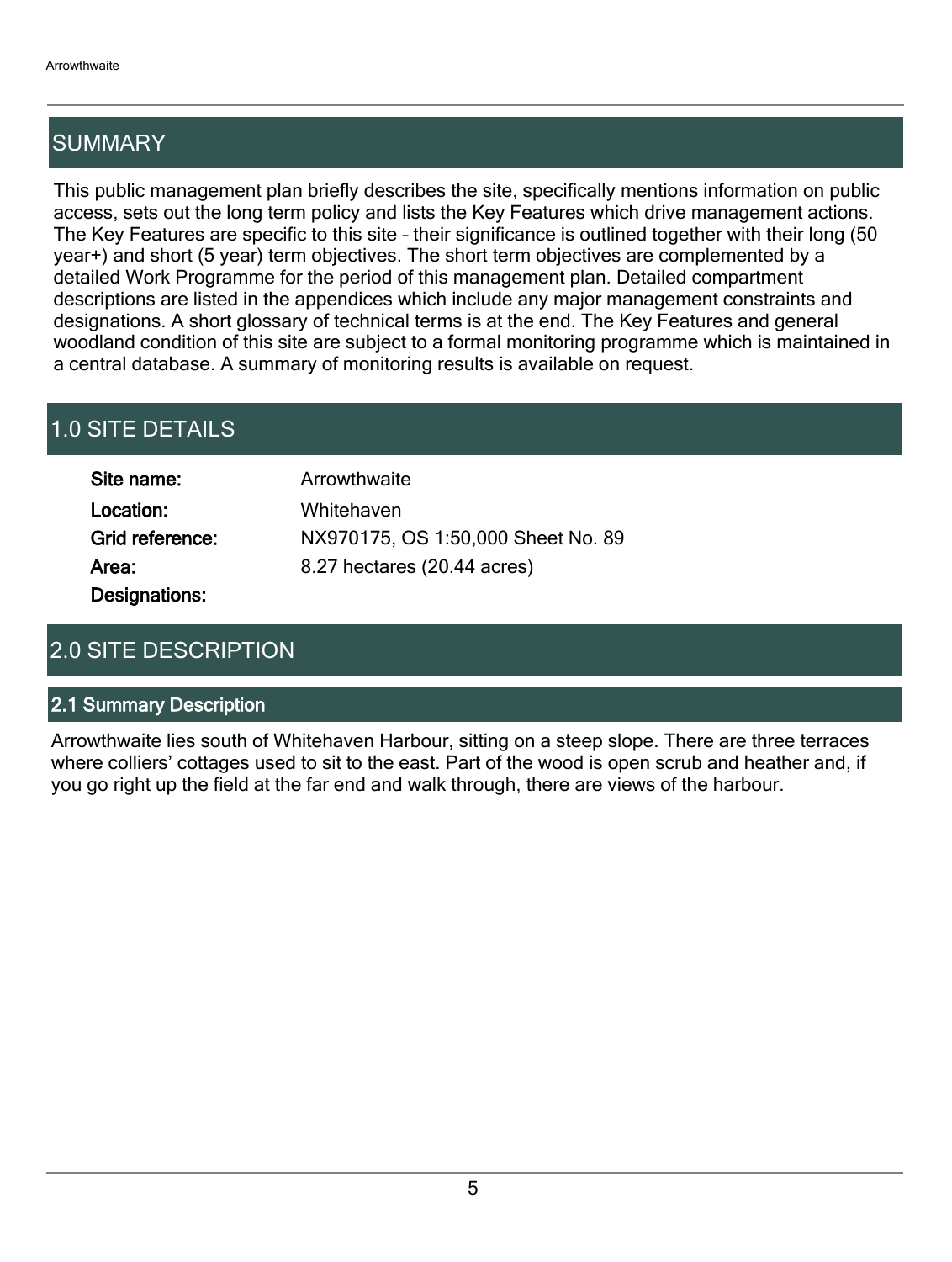## 2.2 Extended Description

Arrowthwaite Wood (8.45ha), owned by Copeland Borough Council and leased to the Woodland Trust in 1995, is situated a kilometre south of Whitehaven Harbour between the Kells housing estate and Preston Street. The wood is on a steep eastern facing slope, with an average slope of 35 degrees with an elevation of 75m down to 25m and is an intrinsic feature in the landscape, highly visible from the town and surrounding area. The underlying geology is Westphalian Coal Measures and it is exposed as shaley sandstone in the old quarry to the north of the site.

The history of Whitehaven for many years involved coal mining and mining took place at Arrowthwaite (previously the Manor of Arrowthwaite covered the present electoral wards of Kells and Sandwith) since the early 13th century. No relics remain of the pits within this site but three terraces of collier's cottages known, as 'New Houses' remain derelict on the eastern boundary. On the first OS maps (1862) the area is shown as pasture land. However it is likely that the site was previously wooded as a charter of 1230 grants monks of Wetheral the right to take firewood in the territory of Arrowthwaite.

The north east of the wood is open scrub and heather and provides find views over Whitehaven and the harbour. The wood was planted (P1949) by many local schoolchildren and is oblong in shape. The major canopy species are Corsican pine (Pinus nigra), larch (Larix decidua), beech (Fagus sylvatica), Scots pine (Pinus sylvestris), oak (Quercus petrea), Norway maple (Acer platanoides), sycamore (Acer pseudoplatanus) and some Norway spruce (Picea abies) and silver birch (Betula pendula). The under storey is sparse with hawthorn (Crataegus monogyna), holly (Ilex aquifolium) and rowan (Sorbus aucuparia) rare. The ground flora is indicative of the dense shade and with male fern (Dryopteris filix-mas) and bramble (Rubus fruticosus) being the major species with rosebay willowherb (Chamerion angustifolium), bracken (Pteridium aquilinum). However, in more open areas celandine (Ranunculus ficaria), bluebells (Endymion non-scriptus), wood sage (Teucrium scrodonia) and bilberry (Vaccium myrtillus) can be found. Around the edges of the wood at the north west corner and other localised patches there is colonisation of Japanese knotweed (Polygonum cuspidatum).

Several entrances, four to the west, one to the south, one to the north and two from the east give access to the wood. There are a number of public footpaths, including the main tarmac and Whitehaven brick path route that runs from the middle of the western boundary down through the woodland heading north and into the town centre. There are a number of benches located through the wood. The wood is in an urban location and is heavily used by local people for recreation and as a through route into the town.

## 3.0 PUBLIC ACCESS INFORMATION

## 3.1 Getting there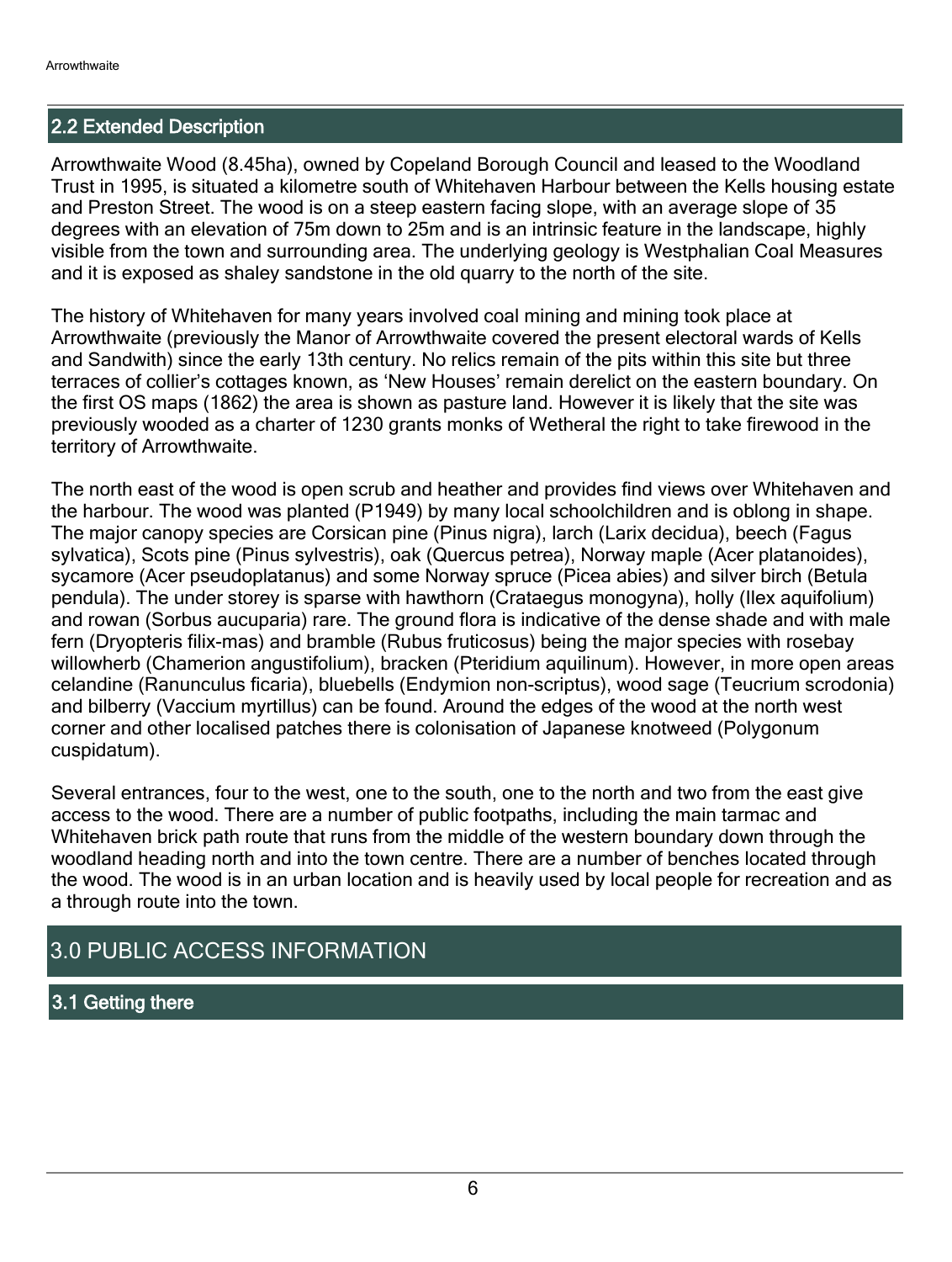Arrowthwaite Wood is in the the town of Whitehaven in West Cumbria. The wood is to the south of the harbour adjacent to the Kells housing estate and the B5345 Preston Road to the east. The main trunk road serving Whitehaven is the A595.

Several entrances, three to the west: one at the north west corner of the wood from the High Road this has over a hundred steps on the route and a second from Thwaiteville; also with several steps. The third from Old Arrowthwaite is a metalled and brick path route which runs through the wood to Albion Street; there are no steps on this route. It is heavily used as a main route from Old Arrowthwaite into Whitehaven town centre. It is steep but can be used throughout the year. Additional entrances include one to the south from Monkwray Cottages and two from the east off Preston Street and Monkwray Brow give access to Arrowthwaite Wood. All have Woodland Trust welcome signs. Several other footpaths criss-cross the wood but may be stepped and can be steep and muddy in places. Magnificent views over Whitehaven town and the harbour can be gained where the woodland opens up into scrub and heath.

Parking is limited to nearby streets or town centre car parks. The C2C Hadrian's Wall National Cycle Route passes through Whitehaven and along Preston Street to the east of Arrowthwaite Wood. For more information on cycle routes contact www.cycleroutes.org/hadrianscycleway or contact Sustrans www.sustrans.org.uk

By rail Whitehaven Railway Station is a stop on the scenic Cumbrian Coast Line 63 km (39<sup>1</sup>/<sub>2</sub> miles) south east of Carlisle and is operated by Northern Rail. Many trains on the route from Carlisle terminate here, including those from Sunderland railway station. There is generally frequent service from Carlisle in the north and an infrequent service from Barrow-in-Furness to the south. Note there are two stations in the town and the nearest to Arrowthwaite Wood is the stop at Corkickle. From the station follow the Coach Road to Ginns. From there pick up public footpath opposite the end of Coach Road this leads up into the wood.

The nearest bus route to the wood is the Kells Bransty service and there are stops on the High Road and Preston Street of for the buses to/from Carlisle the stop is on Lowther Street. Traveline Cumbria provides comprehensive timetable and fare information for all bus, coach, rail and Lakeland ferry journeys to/from and within Cumbria & the Lake District. A journey planner will help you plan your journey regardless of who operates the services Tel: 0871200 22 33 or www.travelinenortheast.info

There are numerous public toilets in the town centre including facilities on Irish Street and full facilities at the main railway station. For local information try www.whitehaven.org.uk or www.copelandbc.gov.uk and www.visitcumbbria.com or the Whitehaven Tourist Information Centre, Market Hall, Market Place, Whitehaven Telephone: 01946 598914.

## 3.2 Access / Walks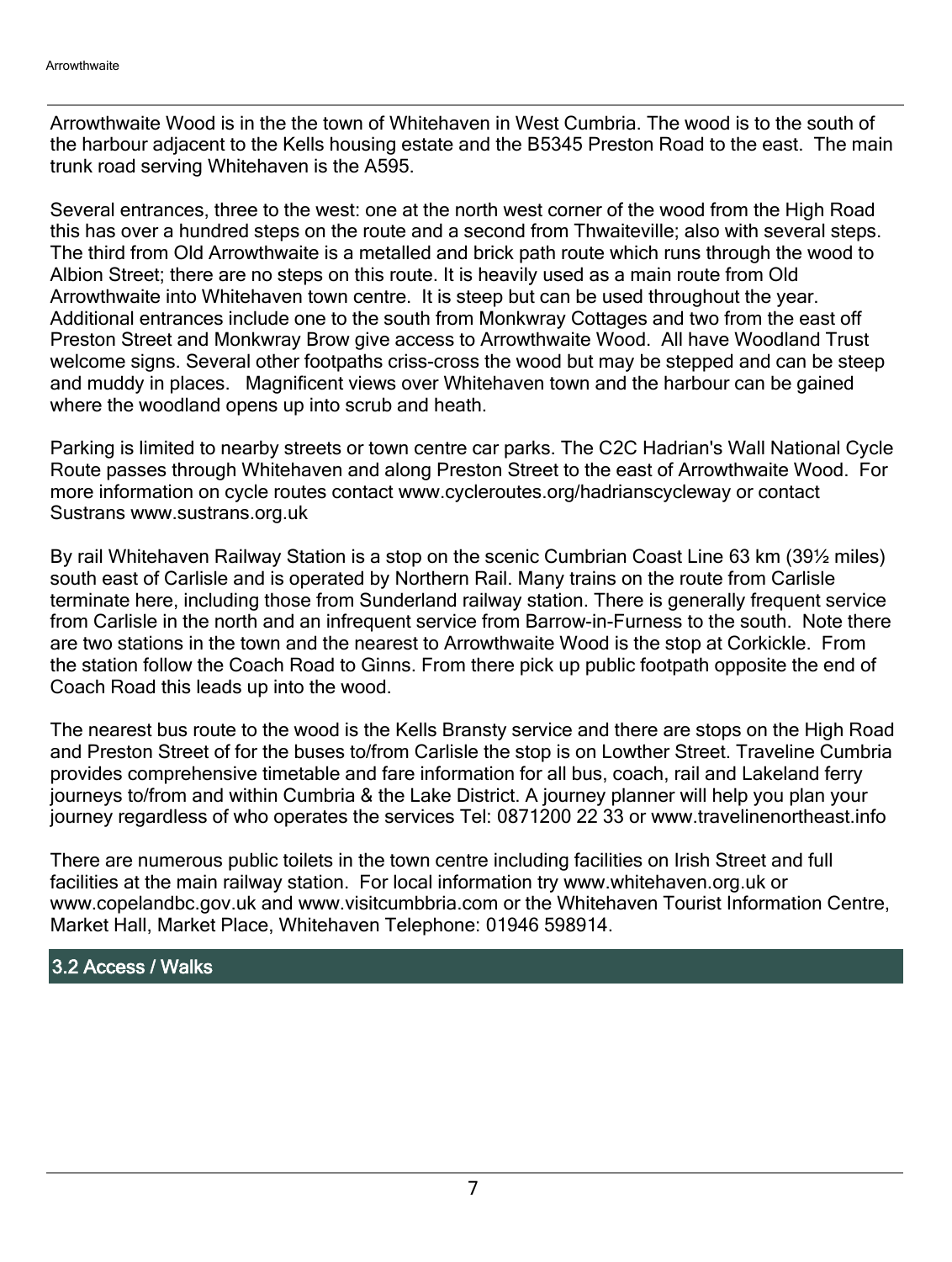## 4.0 LONG TERM POLICY

It is the Trust's objective to enhance the typical characteristics of this secondary woodland within the landscape and to maintain and improve the biodiversity of the whole woodland, as well as increase people's awareness and enjoyment of this habitat.

The Trust aims to maintain the overall high forest continuous-cover structure of Arrowthwaite mixed woodland and whilst in the long term there will be retention of both native and non-native canopy species in the short term there will be thinning intervention to move the canopy towards a more predominantly native species composition and improve conditions for natural regeneration. This will increase the dappled shade and produce a lighter woodland, improving conditions for urban access and improving ground light for regeneration and ground flora development. Species regeneration and development of the understorey will develop naturally.

Control of Japanese knotweed will continue. Where possible and safe to do so both standing and fallen deadwood communities will be retained. The Trust will work alongside local agencies to protect the woodland from adverse practices and degradation due to the tipping of garden waste, pollution or vandalism. Thereby sustaining the variety and character of this woodland and the landscape value of a continuously wooded system.

The Trust will maintain the informal access to the woodland on some 1000m of public and permissive paths and the provision welcome signs at the entrances. Public access will be encouraged with paths maintained and improved where necessary and defined views retained so that local users and visitors can continue to share in the wood's beauty, gain an understanding of the woodlands importance in the landscape and enjoy its position in the centre of Whitehaven and the views afforded out to the harbour. Public information and promotion of the woodland both nationally through the Trusts publications and directory's and locally will be enhanced where possible and posters will be used to inform and involve visitors with the woodland.

It is anticipated that this approach will safeguard and enhance the existing environmental value of the wood and maintain and enhance the level of public access in the woodland.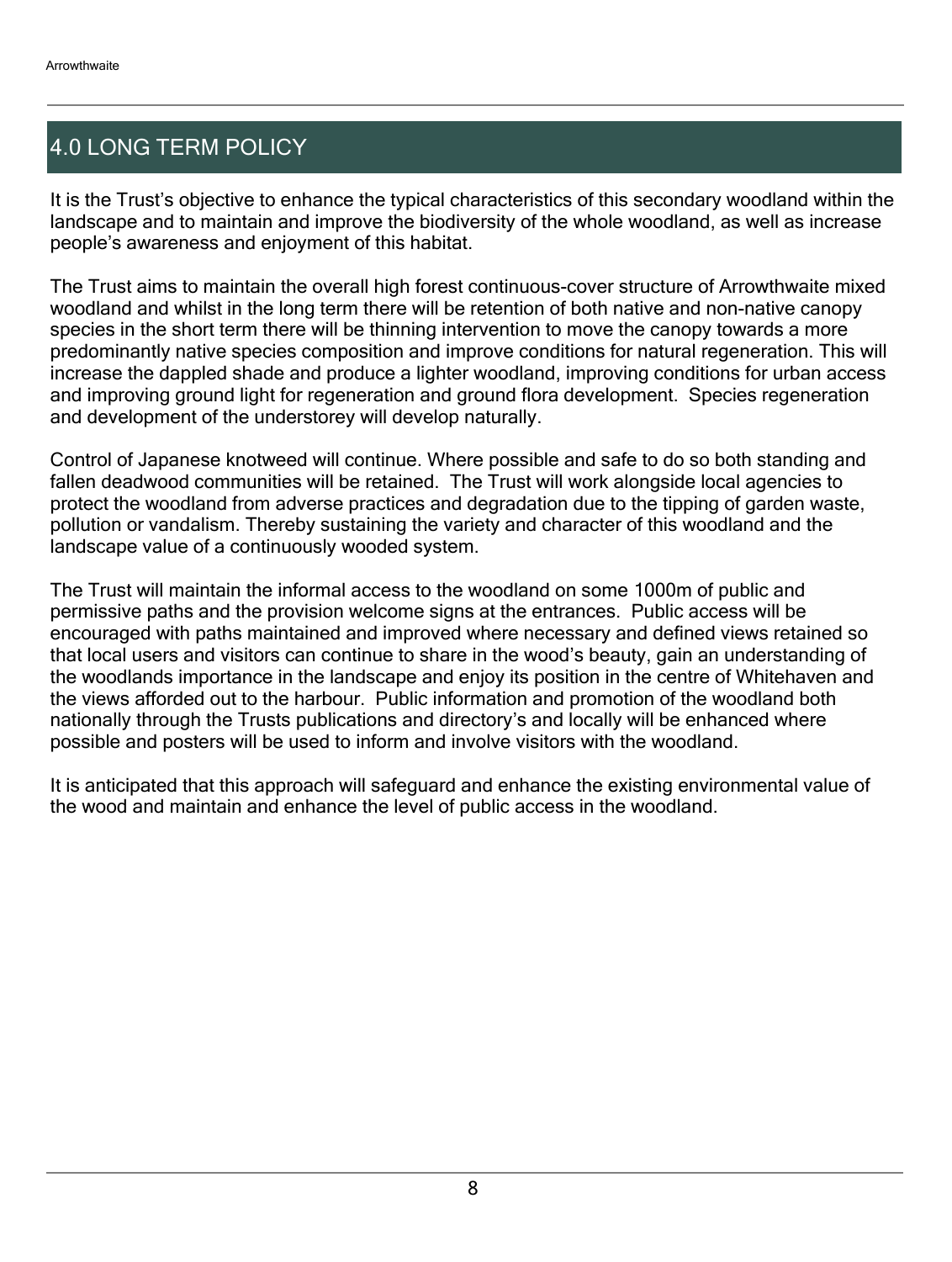## 5.0 KEY FEATURES

The Key Features of the site are identified and described below. They encapsulate what is important about the site. The short and long-term objectives are stated and any management necessary to maintain and improve the Key Feature.

## 5.1 Informal Public Access

## **Description**

Arrowthwaite Wood is well used by local people as a route into Whitehaven town centre but attracts relatively few visitors from further afield. There are 8 entrances to the wood with Woodland Trust signs to welcome visitors. The main Whitehaven brick path connects Old Arrowthwaite, where there is a square of amenity grassland managed by the Council through cpt1b to Albion Street. From this path there are a number of footpaths through the woodland, which in places can be steep, stepped and muddy in places. The internal landscape to the woodland is varied and interesting with spectacular views across Whitehaven town and towards the harbour. The 'New Houses', terraces to the east of the wood, have recently been restored as part of a town trail and offers visitors an extended route.

## **Significance**

The Cumbria Biodiversity Action Plan incorporates the action for landowners to give the public the opportunity to experience and appreciate wildlife. Arrowthwaite Wood provides informal recreation opportunities for local people and visitors to the surrounding countryside; this is one of the Woodland Trusts key outcomes and that also of the West Cumbria Woodland Strategy. The woods intrinsic qualities and historical links make it an important local resource and an informal educational resource for visitors and organised groups. Public appreciation of woodlands is good for the well being of those visiting the wood and ultimately, good for the wood. Arrowthwaite Wood is a significant feature within the town's landscape and affords spectacular views out to the harbour. At a national, regional and local level there are objectives to encourage local people to be involved with woodland and this is in an important location to facilitate use and enjoyment of woodland.

## Opportunities & Constraints

The footpath network at Arrowthwaite is quite extensive and varied. Although limited by size, for a town woodland the area is quite large. The woodland attracts many local users and has a number of well-used routes taking people from the Loop Road directly into Whitehaven town. The surfaced route means the wood can be utilised throughout the seasons. In winter the ground conditions may become muddy and slippery on the unsurfaced routes and there is an opportunity to make improvements. There is an opportunity to inform the public of management practices and landscape and historical interest in the wood through posters and local leaflets. With all urban woodland it gives local people an opportunity to connect with nature on their own doorstep. Vandalism and loitering may deter some people from using the wood.

## Factors Causing Change

Vandalism and tipping, Degradation of wooden steps, Natural succession of scrub to wood obscuring view, Fire

## Long term Objective (50 years+)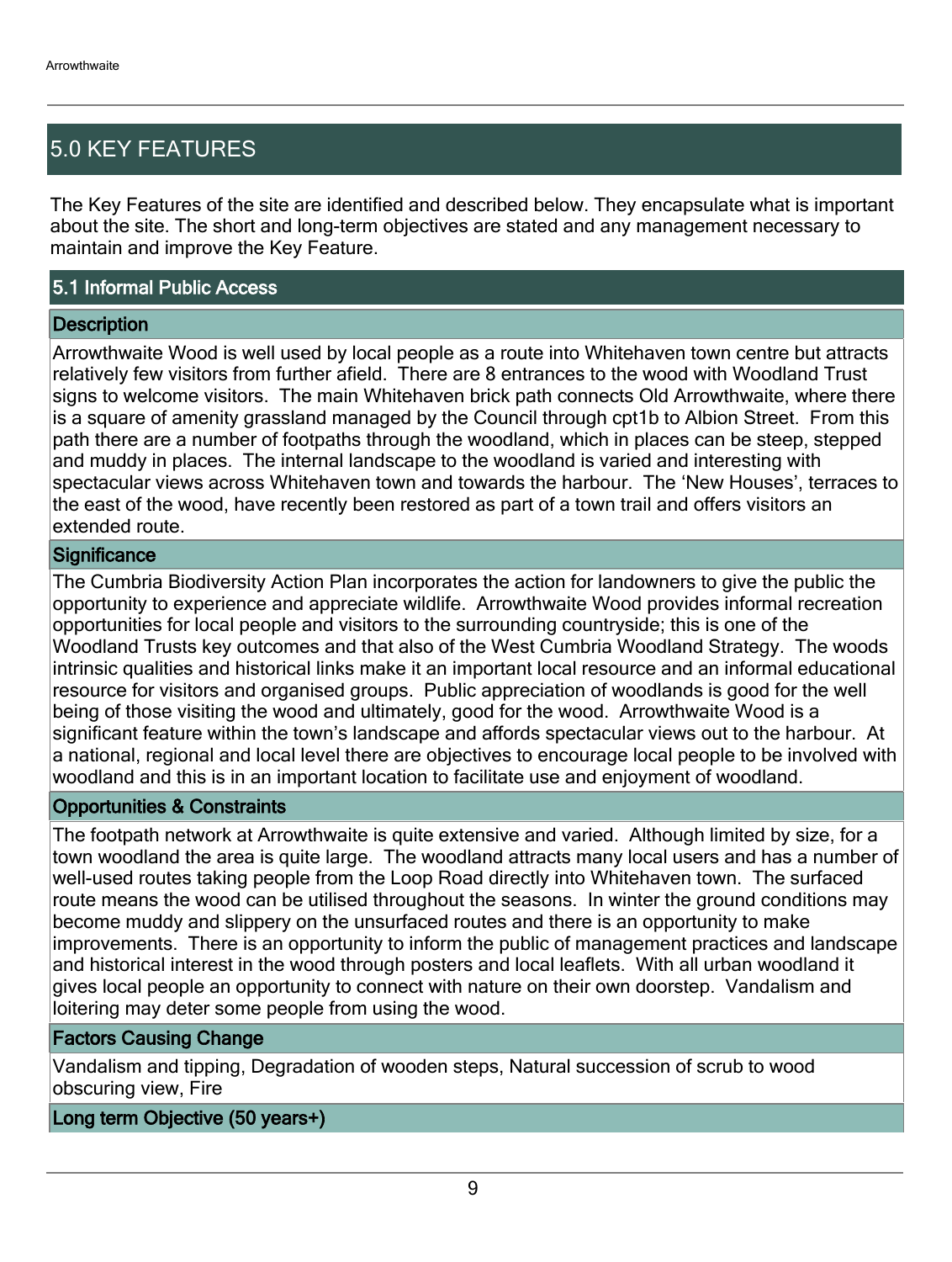The Trust will maintain the informal access to the woodland and work with the County Council to maintain standards on the public footpaths. Welcome signs will be maintained at all entrances. Public access will be encouraged with paths, steps and benches maintained and improved so that visitors can continue to enjoy the woodland and its intrinsic features. Viewpoints out to the harbour from the bench will be maintained. Public information and promotion of the woodland both nationally through the Trusts publications and directory's and locally through will be enhanced where possible and posters will be used to inform and involve visitors with the woodland.

#### Short term management Objectives for the plan period (5 years)

Maintain the entrances (8) and path network 1000m three times annually to the Woodland Trusts Maintenance Specifications working with the local Council where they maintain responsibilities for public right of way path surfaces and boundaries. Undertake regular safety inspections at defined intervals, ensuring the safety fencing round the quarry is intact - see risk assessment database. Clear litter and garden waste as necessary and where possible (visit frequency is currently monthly). Undertake regular maintenance (once each plan period) to keep vegetation down and retain the viewpoint from the bench. Undertake boundary inspections once during each plan period. Undertake a review of entrance facilities and any requirements for improvement once during each plan period.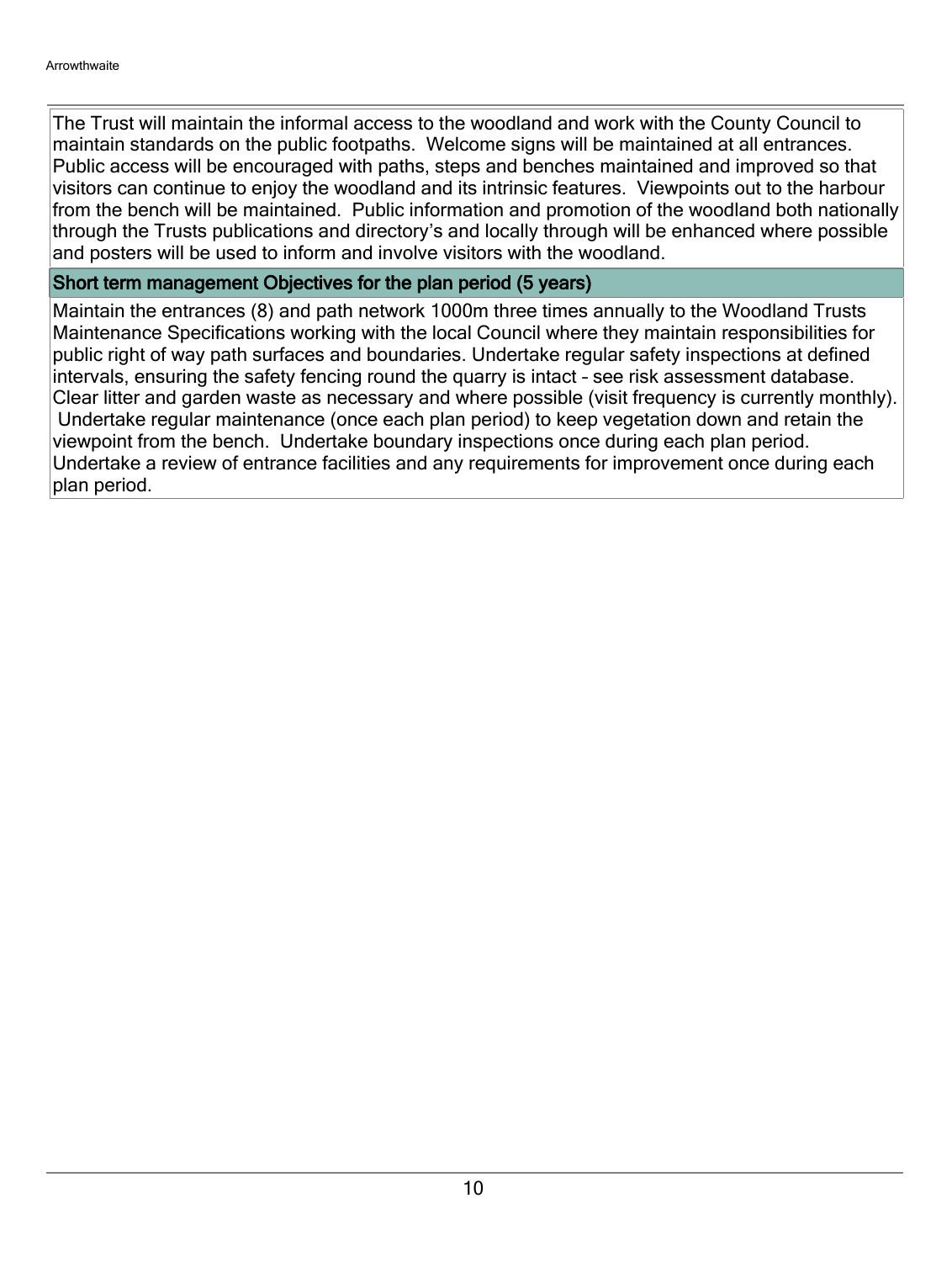## 5.2 Secondary Woodland

## **Description**

Arrowthwaite Wood (8.45ha) is on a steep eastern facing slope, with an average slope of 35%° with an elevation of 75m down to 25m and is an intrinsic feature in the landscape, highly visible from the town and surrounding area. The underlying geology is Westphalian Coal Measures and it is exposed as shaley sandstone in the old quarry to the north of the site. This mixed conifer and broadleaved wood was planted (P1949) the major canopy species are Corsican pine, European larch, beech, Scots pine, sessile oak, Norway maple and Norway spruce and some silver birch. The understorey is sparse and the ground flora is indicative of the dense shade and with male fern and bramble being the major species with rosebay willowherb, bracken. However, in more open areas celandine, bluebells, wood sage and bilberry can be found. Around the edges of the wood at the north west corner along the ditch and other localised patches there is colonisation of Japanese knotweed.

## **Significance**

The woodland is an important landscape feature in the centre of Whitehaven. Continuity of this wooded canopy is imperative for the ecological maintenance of the present species and to improve the overall woodland biodiversity. At a national, regional and local level woodland within the landscape is credited with importance and within the urban environment can improve the quality of life and reduce carbon dioxide pollution.

## Opportunities & Constraints

Arrowthwaite Wood has been under-thinned in the past, which has produced dense woodland. In recent years The Trust have taken the opportunity to thin the trees to open up the woodland, improve stand stability and increase understory development whilst moving the canopy structure towards predominantly native species. Work has been constrained by wind throw risk, poor extraction routes and by the safety hazards of working in such a busy urban environment.

Arrowthwaite Wood secondary woodland is constrained by size and acts as an island habitat surrounded by an urban environment. This is a limiting factor on its diversity potential but there is an opportunity to improve the woodland conditions to encourage the development of ground flora and aid natural regeneration of tree seedlings. There is an opportunity to retain the landscape value of all the canopy tree species, brought and planted by previous owners as a legacy and a living heritage and for their own ecological merit.

Standing deadwood has ecological importance but retention may be constrained in places by safety however retention of fallen deadwood will improve niche habitats and soil nutrients but the risk of arson is a constraint. Equally vandalism direct to trees can cause early decline.

Garden waste poses a threat to the continuity of ground flora in tipping hotspots through smothering and pH imbalance. Invasive exotic garden species particularly Japanese knotweed are present. The control of garden exotics can help to improve woodland conditions for more specialist woodland plants but needs to be reviewed following WT management guidlines.

Opportunities to work in partnership with the local Council, local community organisations and local people may help to reduce these problems.

## Factors Causing Change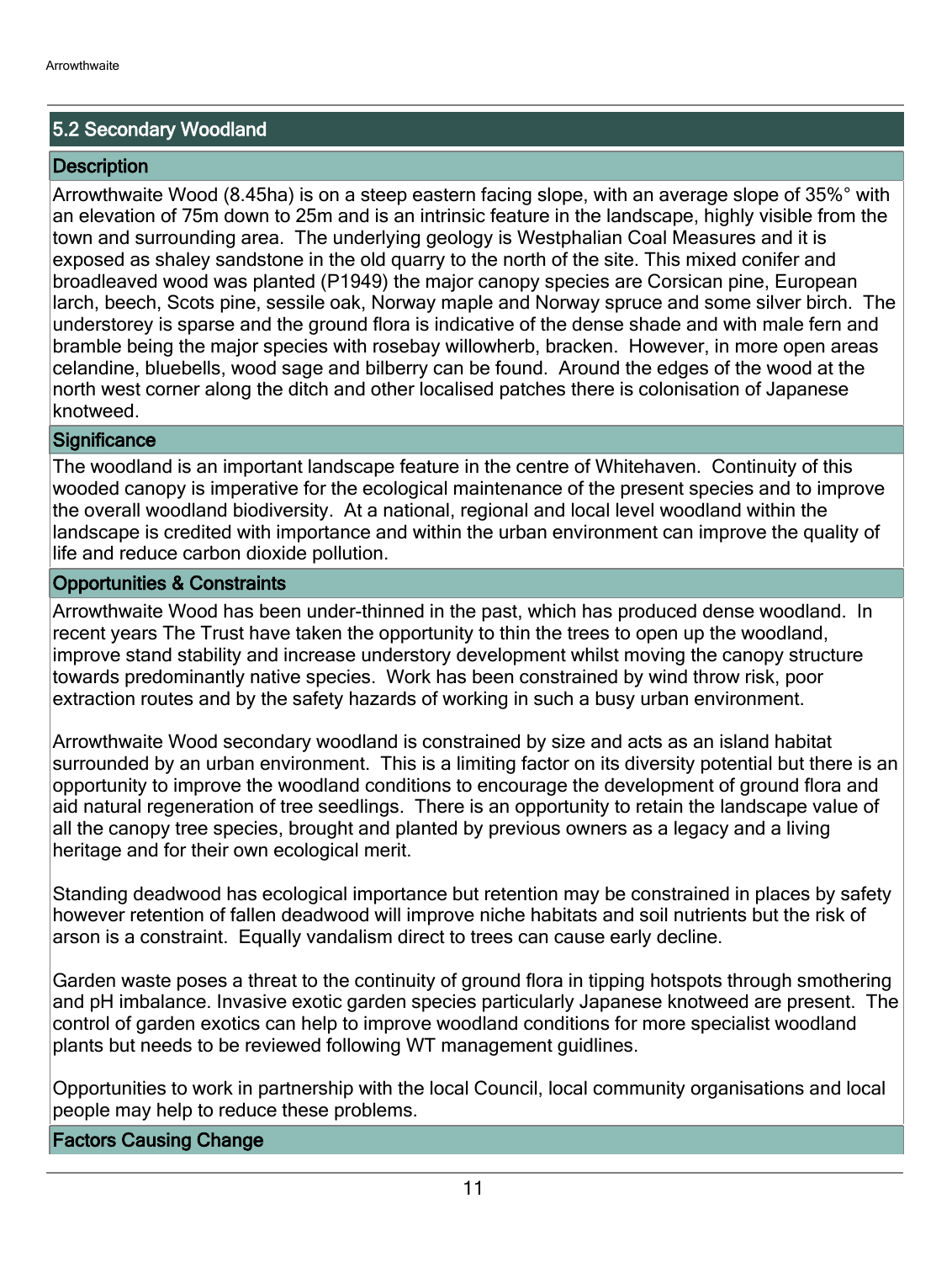Invasive knotweed, Natural succession to woodland from scrub, Vandalism/fire, Wind damage, climate change, pest & diseases. Note: ash is not a significant component of the canopy or regeneration, and ash dieback (which reached the area in 2017) will have limited impact.

## Long term Objective (50 years+)

The long term aim is to further improve the diversity of this wood and maintain continuous cover, whilst aiming to develop the vertical structure throughout, with older trees, well developed shrub layer, regeneration and more diverse good ground flora communities. Controlling garden exotics and garden waste tipping where considered a threat to the woodland communities.

## Short term management Objectives for the plan period (5 years)

The steps to achieving the vision include:

Complete control of Japanese knotweed..

Work with the local Council to reduce the impact of garden tipping.

Retention of trees to promote longevity and retention of deadwood both standing and fallen, where safe to do so given the access objectives and safety.

Examine the impact of thinning to waste during the last plan period. Identify those areas which can be selectively felled during the next plan period. These small coupes in Cpt1a will be replanted favouring and introducing more native species to promote sustainability by regeneration, develop an understorey and ground vegetation development and enhance stability.

Monitor woodland conditions throughout and the impact of any management works or factors causing change.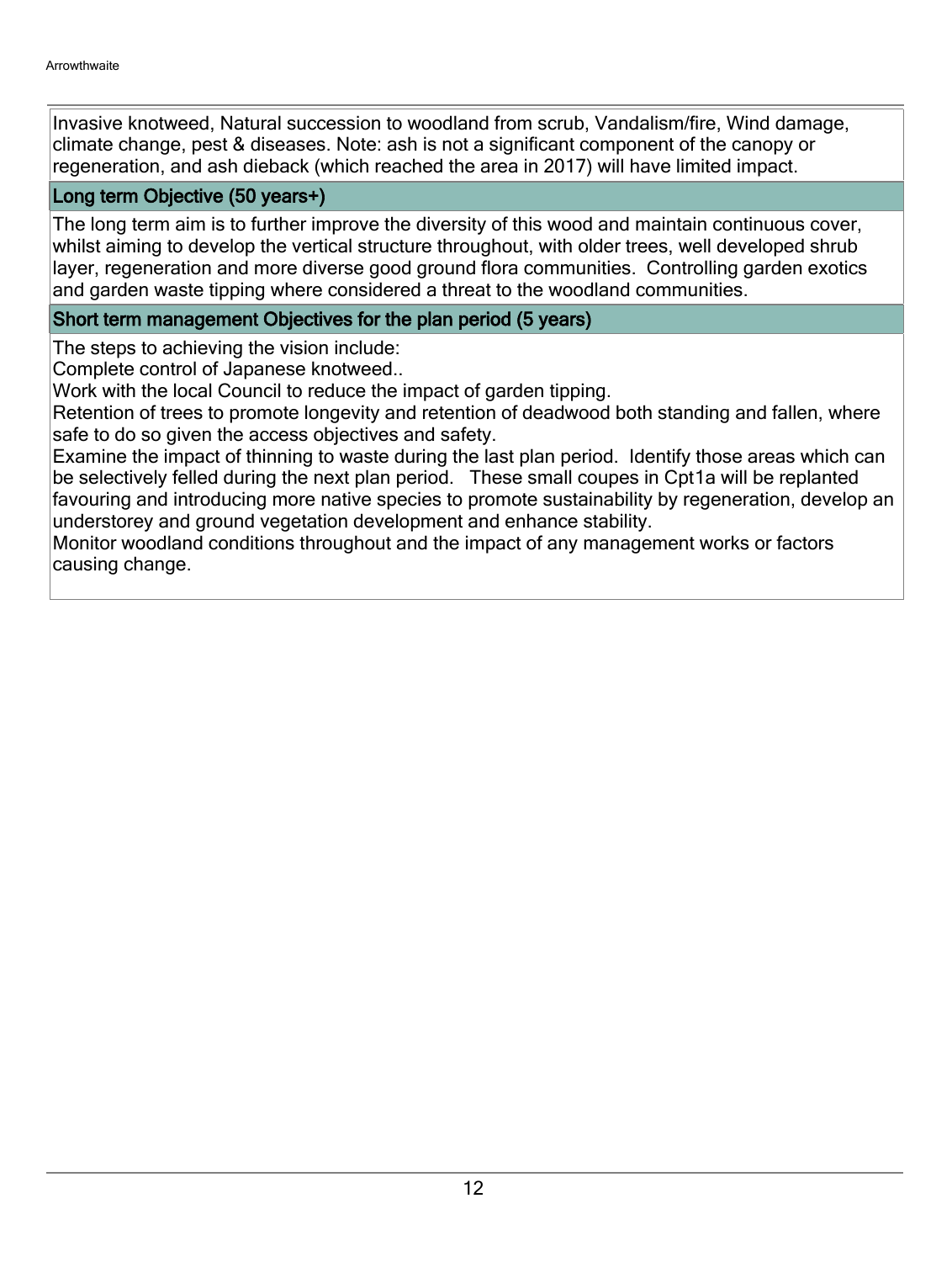| <b>6.0 WORK PROGRAMME</b> |                     |                    |        |  |  |  |
|---------------------------|---------------------|--------------------|--------|--|--|--|
| Year                      | <b>Type of Work</b> | <b>Description</b> | Due By |  |  |  |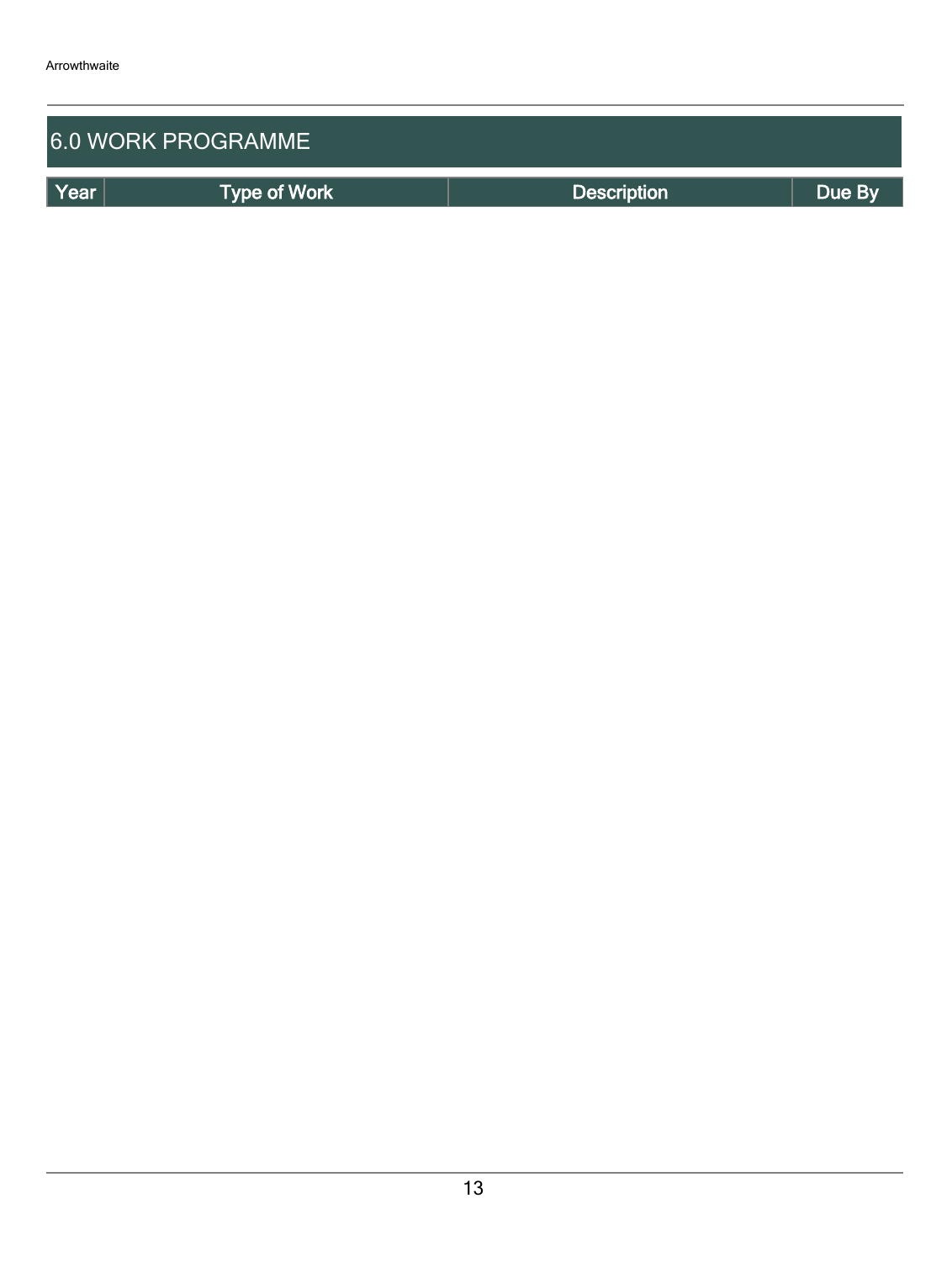## APPENDIX 1: COMPARTMENT DESCRIPTIONS

| Cpt<br>No. | Area<br>(ha) | <b>Main</b><br>Species | Year | <b>Management</b><br>Regime | Major<br>Management<br><b>Constraints</b>                                                                         | <b>Key Features</b><br><b>Present</b>               | <b>Designations</b> |
|------------|--------------|------------------------|------|-----------------------------|-------------------------------------------------------------------------------------------------------------------|-----------------------------------------------------|---------------------|
| 1a         | 6.86         | pine                   |      | Corsican   1949 High forest | No/poor<br>vehicular access<br>to the site, Very<br>steep<br>slope/cliff/quarry/<br>mine shafts/sink<br>holes etc | Informal Public<br>Access,<br>Secondary<br>Woodland |                     |

Compartment 1a (6.86ha), includes all the woodland blocks and incorporates nearly all the site which is on a steep eastern facing slope, with an average slope of 35 degrees. Housing to the west, amenity grassland to the south, housing and industrial buildings to the east and cpt1b to the northeast surround cpt1a. To the north is a rough grazing field and some post and wire fencing. The woodland has a number of footpaths, which criss-cross the site; many are stepped and steep in places. The main Whitehaven brick path connects Old Arrowthwaite, where there is a square of amenity grassland managed by the Council through cpt1b to Albion Street. The public use this track heavily as an access route into Whitehaven town centre. There are 7 entrances with welcome signs into the wood. Where the two compartments meet fine views across the town and harbour can be gained.

The major canopy species are Corsican pine, larch, beech, Scots pine, oak, Norway maple, Norway spruce and some silver birch. The understorey is sparse with hawthorn, blackthorn holly) and rowan. The ground flora is indicative of the dense shade with male fern and bramble being the major species, with localised colonisation of Japanese knotweed. There is a large area of rough grassland to the south east of the wood towards Preston Street.

There is repeated vandalism damage to trees and litter and tipping occurs particularly around the woodland boundaries. Management access by vehicle is limited with access being gained from the south or directly on to the footpath from Old Arrowthwaite. There are a number of underground services through the compartment and an overhead sewer pipe across the path leading from High Road at the northwest corner. There is a disused quarry at the north of the compartment, which has safety fencing (post and wire) across the top and down the southern side.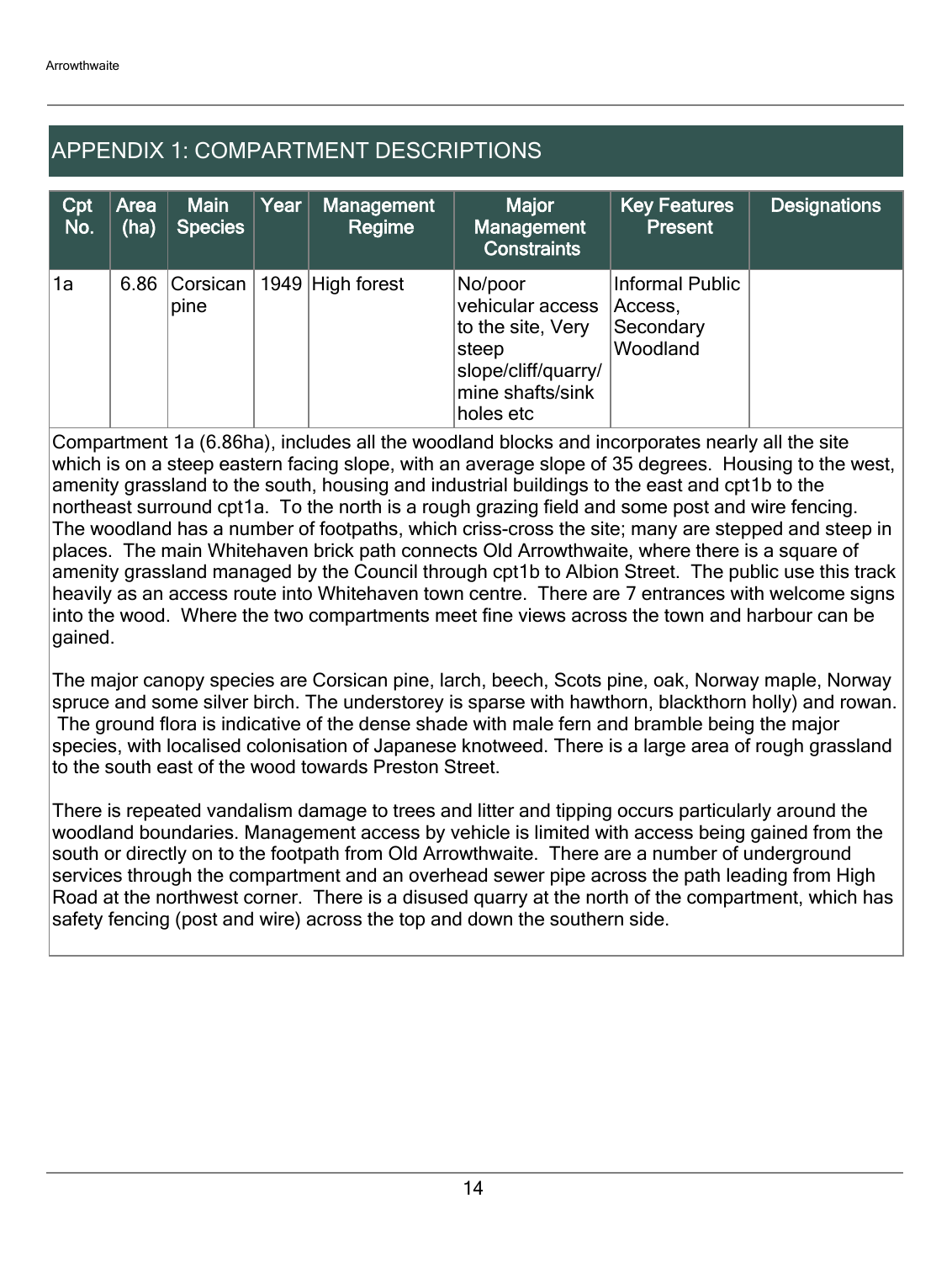| 1 <sub>b</sub> | 1.41 | <b>Other</b> | Non-wood<br>habitat | No/poor<br>vehicular access<br>to the site, Site<br>structure,<br>location, natural<br>features &<br>vegetation, Very<br>steep<br>slope/cliff/quarry/<br>mine shafts/sink | Informal Public<br>Access,<br>Secondary<br>Woodland |  |
|----------------|------|--------------|---------------------|---------------------------------------------------------------------------------------------------------------------------------------------------------------------------|-----------------------------------------------------|--|
|                |      |              |                     | holes etc                                                                                                                                                                 |                                                     |  |

This compartment lies to the east of cpt1a and is delineated by footpaths to the north and west and borders the 'New Houses' terraces to the east. To the north is the entrance from Albion Street and along the footpath is a bench, which affords fines views over Whitehaven. The open ditch from the west sinks in this compartment and travels underground. Much of the area (1.41ha) remained largely unplanted; with to the south between the footpaths some oaks and to the north mixed larch, beech and oak. The west of the compartment above the main footpath is open grassland with scattered clumps (density 10%) of ling (Calluna vulgaris), tormentil (Potentilla erecta), heath bedstraw (Gallium saxatile) and greater stitchwort (Stellaria holostea). To the east the area is rough grassland with significant dominant bramble (Rubus fruticosus) with rosebay willowherb (Chamerion angustifolium), bracken (Pteridium aquilinum) with isolated areas of regenerating scrub including hawthorn (Crataegus monogyna), gorse (Ulex europaeus) and blackthorn (Prunus spinosa). Fire damage has occurred to the heather patches in the past.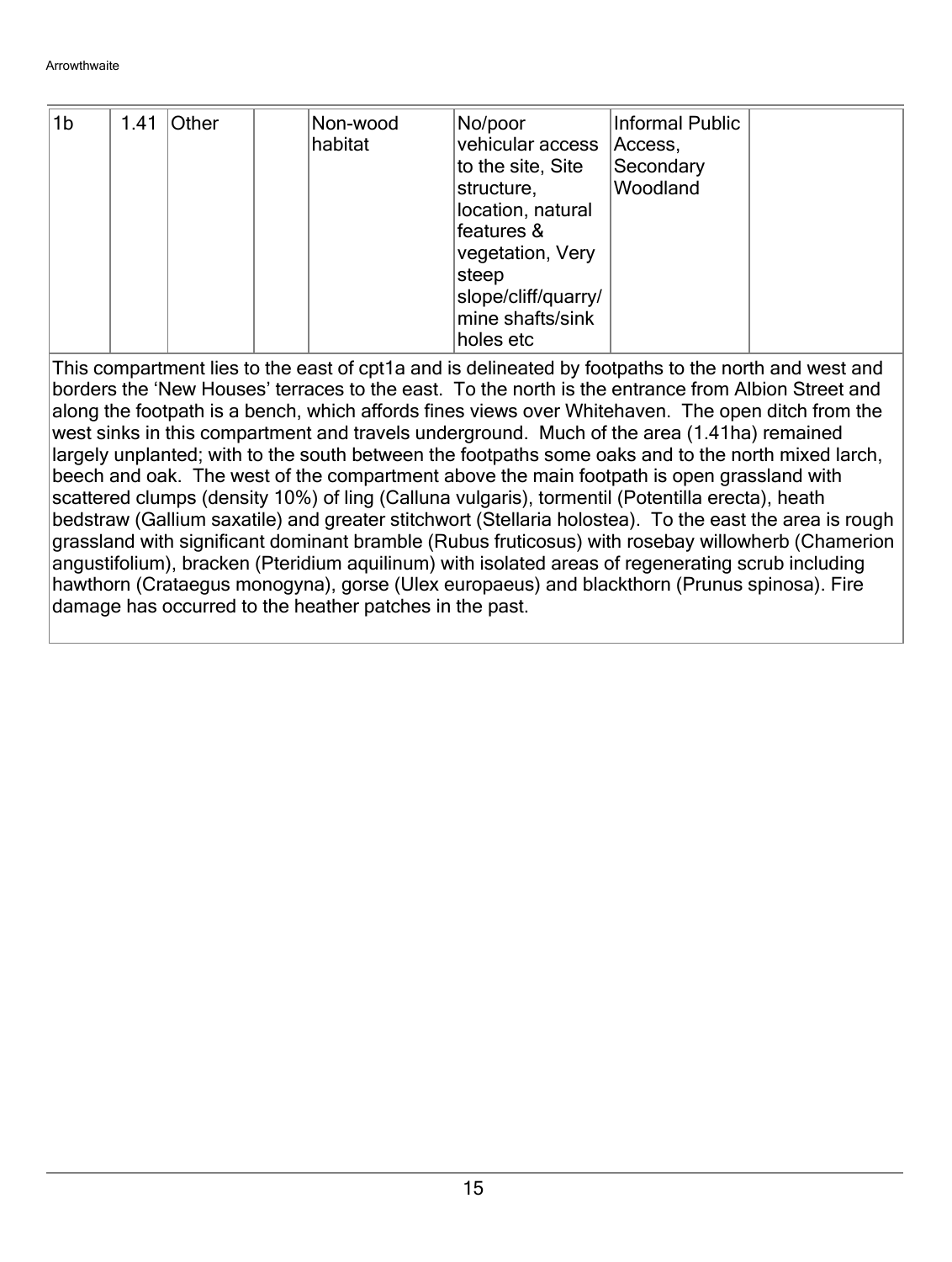## Appendix 2: Harvesting operations (20 years)

| Forecast<br>Year | $\mathsf{Cpt}$ | <b>Operation Type</b> | <b>Work Area</b><br>(ha) | <b>Estimated</b><br>vol/ha | <b>Estimated total</b><br>VOI. |
|------------------|----------------|-----------------------|--------------------------|----------------------------|--------------------------------|
| 2022             | 1a             | Thin.                 | 6.00                     | 50                         | 300                            |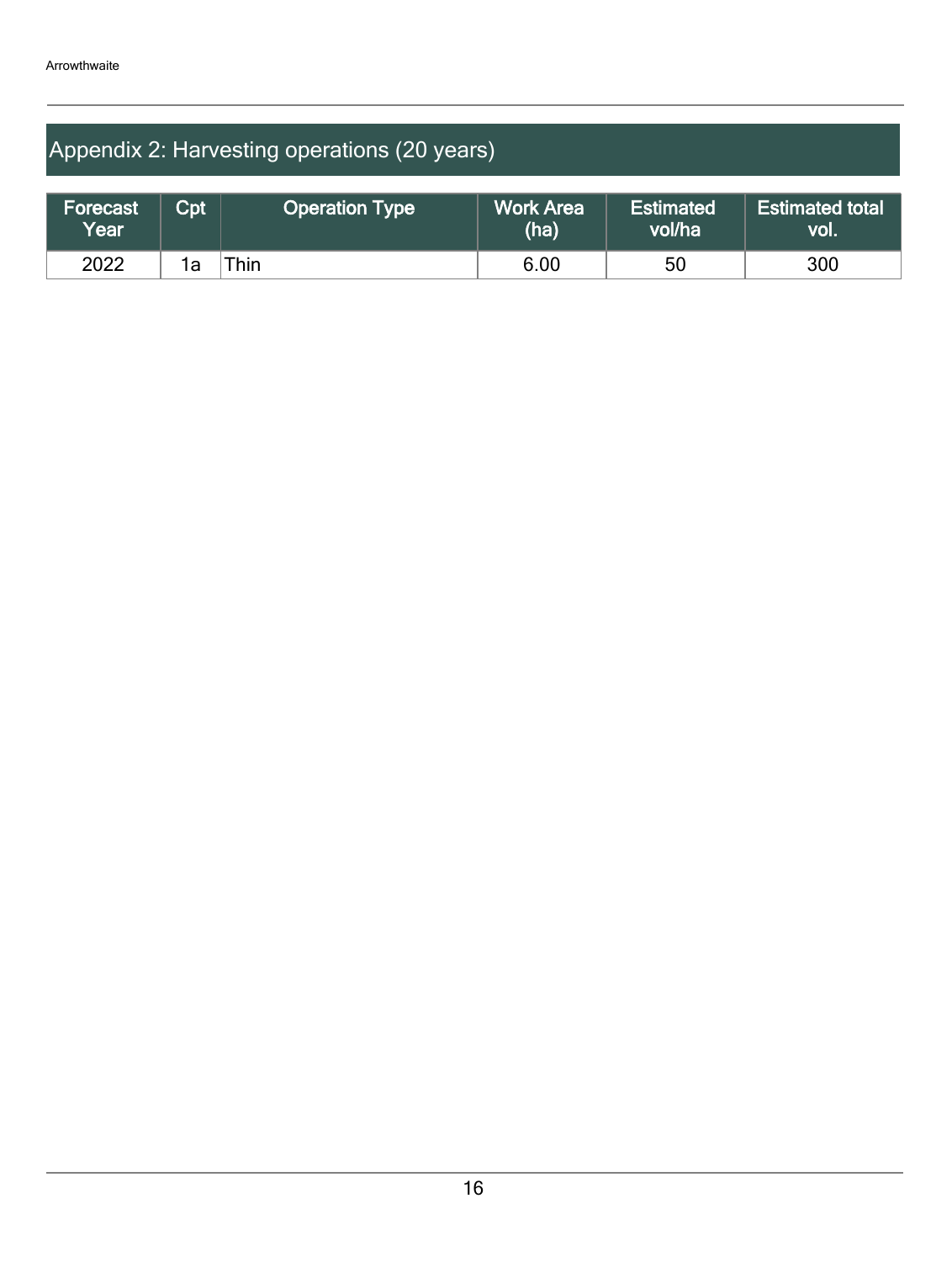## **GLOSSARY**

## Ancient Woodland

Ancient woods are defined as those where there has been continuous woodland cover since at least 1600 AD. In Scotland ancient woods are defined strictly as sites shown as semi-natural woodland on the 'Roy' maps (a military survey carried out in 1750 AD, which is the best source of historical map evidence) and as woodland all subsequent maps. However, they have been combined with long-established woods of semi-natural origin (originating from between 1750 and 1860) into a single category of Ancient Semi-Natural Woodland to take account of uncertainties in their identification. Ancient woods include Ancient Semi-Natural Woodland and plantations on Ancient Woodland Sites (see below). May support many species that are only found in ancient woodland.

## Ancient Semi - Natural Woodland

Stands in ancient woods defined as those consisting predominantly of native trees and shrubs that have not obviously been planted, which have arisen from natural regeneration or coppice regrowth.

## Ancient Woodland Site

Stands in ancient woods that have been converted to plantations, of coniferous, broadleaved or mixed species, usually for timber production, including plantations of native species planted so closely together that any semi-natural elements of the understorey have been suppressed.

## Beating Up

Replacing any newly planted trees that have died in the first few years after planting.

## **Broadleaf**

A tree having broad leaves (such as oak) rather than needles found on conifers (such as Scots pine).

## **Canopy**

The uppermost layer of vegetation in a woodland, or the upper foliage and branches of an individual tree.

## Clearfell

Felling of all trees within a defined area.

## **Compartment**

Permanent management division of a woodland, usually defined on site by permanent features such as roads. See Sub-compartments.

## **Conifer**

A tree having needles, rather than broadleaves, and typically bearing cones.

## Continuous Cover forestry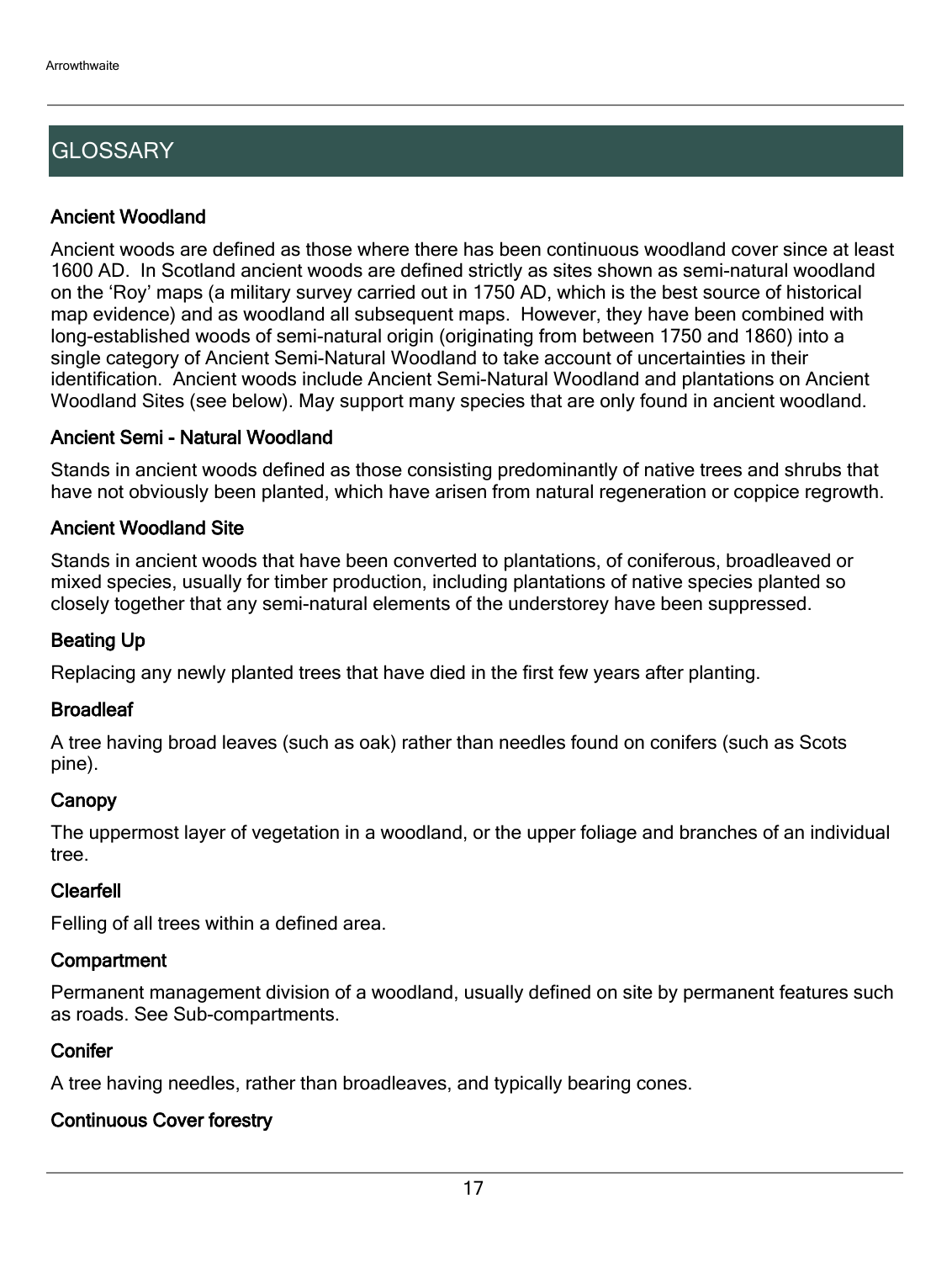A term used for managing woods to ensure that there are groups or individual trees of different ages scattered over the whole wood and that some mature tree cover is always maintained. Management is by repeated thinning and no large areas are ever completely felled all at once.

## **Coppice**

Trees which are cut back to ground levels at regular intervals (3-25 years).

## Exotic (non-native) Species

Species originating from other countries (or other parts of the UK) that have been introduced by humans, deliberately or accidentally.

## Field Layer

Layer of small, non-woody herbaceous plants such as bluebells.

## Group Fell

The felling of a small group of trees, often to promote natural regeneration or allow planting.

## Long Term Retention

Discrete groups of trees (or in some cases single trees) that are retained significantly past their economic felling age. Operations may still be carried out within them and thinning is often necessary to maintain stability.

## Minimum Intervention

Areas where no operations (such as thinning) will take place other than to protect public safety or possibly to control invasive exotic species.

## Mixed Woodland

Woodland made up of broadleaved and coniferous trees.

## National vegetation classification (NVC)

A classification scheme that allows an area of vegetation to be assigned to the standardised type that best matches the combination of plant species that it contains. All woodlands in the UK can be described as being one of 18 main woodland types (W1 - W18), which principally reflect soil and climatic conditions. For example, Upland Oakwoods are type W11, and normally occur on well drained infertile soils in the cooler and wetter north and west of Britain. Each main type can be subdivided into numerous subtypes. Most real woods contain more than one type or sub-type and inevitably some woods are intermediate in character and can't be properly described by any sub type.

## Native Species

Species that arrived in Britain without human assistance.

## Natural Regeneration

Naturally grown trees from seeds falling from mature trees. Also regeneration from coppicing and suckering.